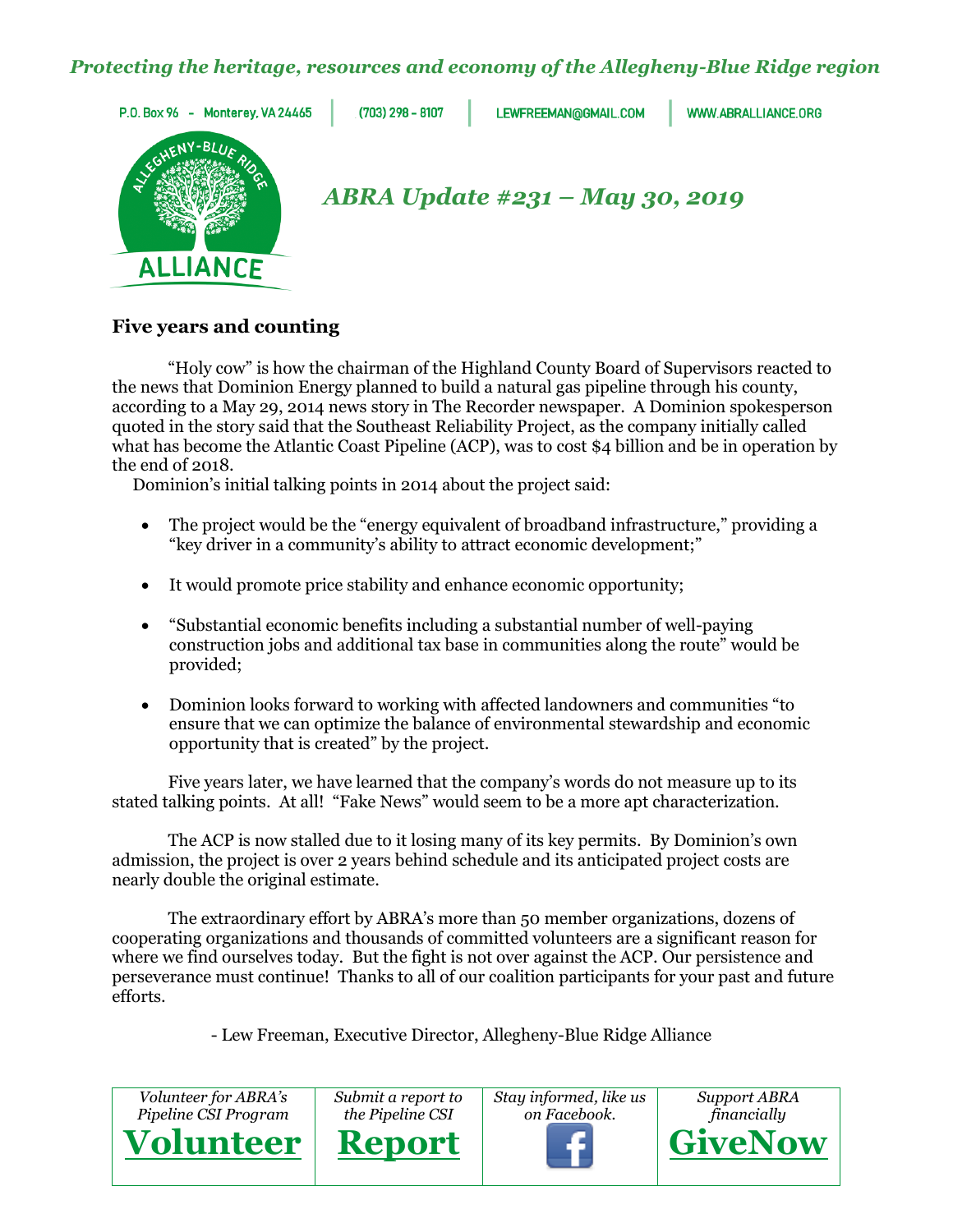## **Oil Change International Report Further Debunks the Myth of Gas as a Bridge Fuel**

A new report released by Oil Change International makes the case that gas is not a "bridge fuel" to a safe climate. Aside from the often-discussed issue of leaking methane throughout the gas supply chain, the report identifies five additional reasons why gas cannot be the "bridge to a clean energy future" as it is touted by proponents.

Briefly, these points are:

- Gas Breaks the Carbon Budget
- Coal-to-Gas Switching Doesn't Cut It
- Low-Cost Renewables Can Displace Coal and Gas
- Gas Is Not Essential for Grid Reliability
- New Gas Infrastructure Locks In Emissions

The report shows that myth of gas as a "bridge" to a stable climate does not stand up to scrutiny. Link to the Oil Change International press release and report [here.](http://priceofoil.org/2019/05/30/gas-is-not-a-bridge-fuel/) Also, see the Vox story in the Big Picture section.

# *In the News:*

# **Local/Atlantic Coast Pipeline**

#### **Proposed pipeline project hits 5-year mark**

The Recorder  $-$  5/23/19 [https://www.abralliance.org/wp-content/uploads/2019/05/Proposed-pipeline-project-hits-5-year-mark-](https://www.abralliance.org/wp-content/uploads/2019/05/Proposed-pipeline-project-hits-5-year-mark-Recorder_20190523.pdf)[Recorder\\_20190523.pdf](https://www.abralliance.org/wp-content/uploads/2019/05/Proposed-pipeline-project-hits-5-year-mark-Recorder_20190523.pdf) Timeline of events since the announcement of the ACP project. See part 2 below. Related: - [https://www.abralliance.org/wp-content/uploads/2019/05/Proposed-pipeline-Series-of-events-](https://www.abralliance.org/wp-content/uploads/2019/05/Proposed-pipeline-Series-of-events-continues-Recorder_20190530.pdf)

[continues-Recorder\\_20190530.pdf](https://www.abralliance.org/wp-content/uploads/2019/05/Proposed-pipeline-Series-of-events-continues-Recorder_20190530.pdf)

## **Solicitor general, ACP seek more time to appeal pipeline case to Supreme Court**

#### WV Gazette-Mail  $-5/27/19$

[https://www.wvgazettemail.com/news/cops\\_and\\_courts/solicitor-general-acp-seek-more-time-to-appeal](https://www.wvgazettemail.com/news/cops_and_courts/solicitor-general-acp-seek-more-time-to-appeal-pipeline-case/article_e8560493-bcc2-5e21-b566-cb6a77288261.html)[pipeline-case/article\\_e8560493-bcc2-5e21-b566-cb6a77288261.html](https://www.wvgazettemail.com/news/cops_and_courts/solicitor-general-acp-seek-more-time-to-appeal-pipeline-case/article_e8560493-bcc2-5e21-b566-cb6a77288261.html)

Noel Francisco, the solicitor general, wrote to the U.S. Supreme Court asking to move the deadline to June 25 — one month after the initial deadline. Chief Justice John Roberts granted the request.

## **'That's part of our responsibility': Faith leaders lead march in protest of Atlantic Coast Pipeline**

## WRIC news  $-$  5/17/19

[https://www.wric.com/news/politics/capitol-connection/-that-s-part-of-our-responsibility-faith-leaders](https://www.wric.com/news/politics/capitol-connection/-that-s-part-of-our-responsibility-faith-leaders-lead-march-in-protest-of-atlantic-coast-pipeline/2009590018)[lead-march-in-protest-of-atlantic-coast-pipeline/2009590018](https://www.wric.com/news/politics/capitol-connection/-that-s-part-of-our-responsibility-faith-leaders-lead-march-in-protest-of-atlantic-coast-pipeline/2009590018) Protests aimed at the ACP Compressor Station in Union Hill draw hundreds to Richmond.

# **Q&A: Climate leader works to shape 'environmenal awakening' in Virginia**

- Energy News Network – 5/29/19

[https://energynews.us/2019/05/29/us/qa-climate-leader-works-to-shape-environmenal-awakening-in](https://energynews.us/2019/05/29/us/qa-climate-leader-works-to-shape-environmenal-awakening-in-virginia/)[virginia/](https://energynews.us/2019/05/29/us/qa-climate-leader-works-to-shape-environmenal-awakening-in-virginia/)

In her 18 months as the director of Virginia Interfaith Power & Light, Kendyl Crawford is advancing a piece of the climate change conversation that has lagged behind.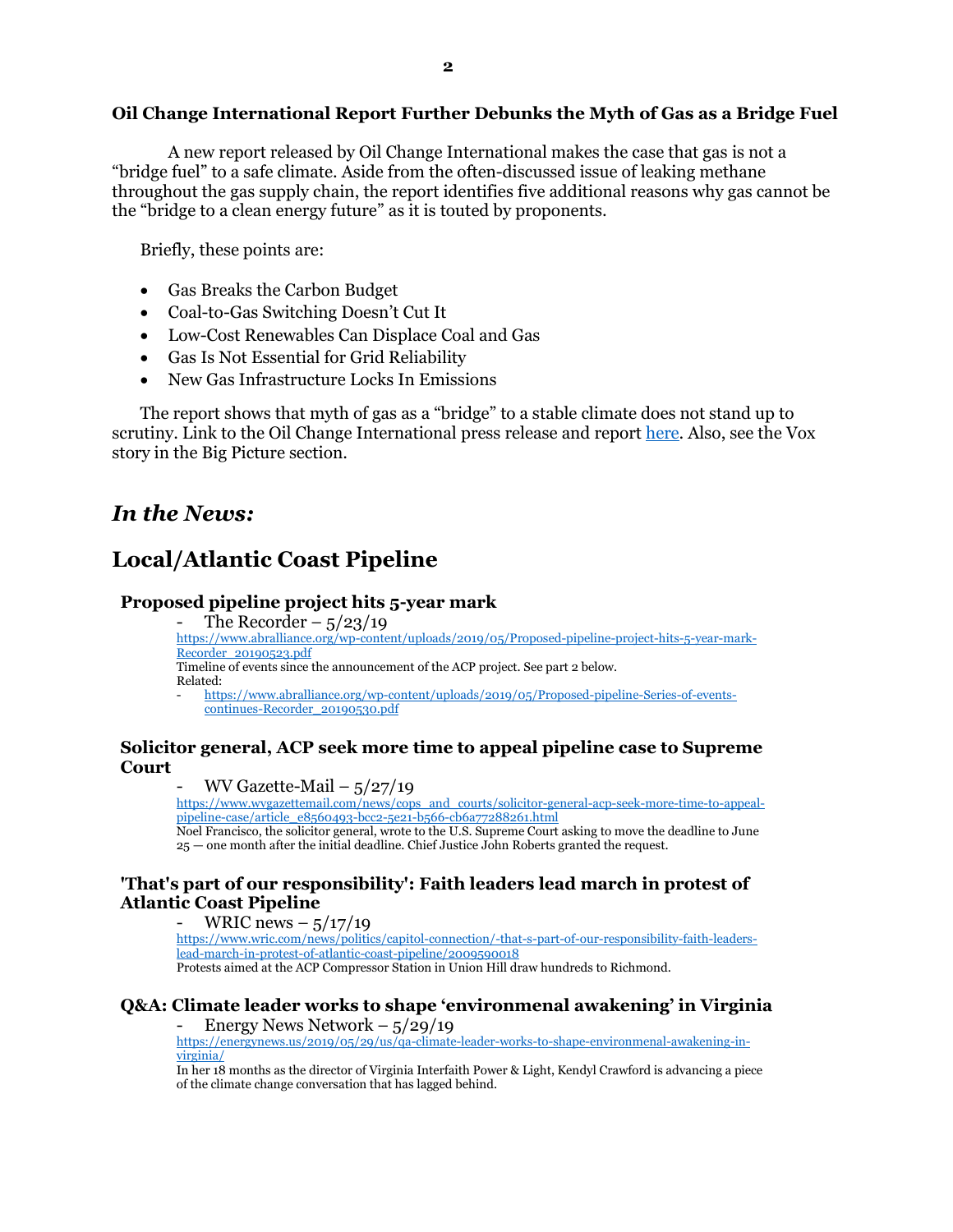## **Dominion Responds to Calls for Deregulation**

Bacon's Rebellion  $-$  5/20/19

- <https://www.baconsrebellion.com/wp/dominion-responds-to-calls-for-deregulation/> Related:
	- [https://www.richmond.com/opinion/their-opinion/william-murray-column-electric-utility](https://www.richmond.com/opinion/their-opinion/william-murray-column-electric-utility-deregulation-is-bad-for-consumers/article_b6548077-4960-5819-bbce-236d45d0f69c.html)[deregulation-is-bad-for-consumers/article\\_b6548077-4960-5819-bbce-236d45d0f69c.html](https://www.richmond.com/opinion/their-opinion/william-murray-column-electric-utility-deregulation-is-bad-for-consumers/article_b6548077-4960-5819-bbce-236d45d0f69c.html)
- <https://rtoinsider.com/verc-end-dominion-monopoly-137350/>

## **Dominion Energy Is Putting the Brakes on Dividend Growth**

Yahoo Finance  $-$  5/26/19

<https://finance.yahoo.com/news/dominion-energy-putting-brakes-dividend-220200080.html> "Dominion is basically slowing its dividend growth to around 2.5% to create some financial breathing room…" Perhaps because of multi-billion dollar cost over-runs on a certain flawed pipeline project?

# **Regional/Mountain Valley Pipeline, other**

## **Mountain Valley Pipeline urges judge to remove tree-sitters**

The Roanoke Times  $-$  5/29/19

[https://www.roanoke.com/business/mountain-valley-pipeline-urges-judge-to-remove-tree](https://www.roanoke.com/business/mountain-valley-pipeline-urges-judge-to-remove-tree-sitters/article_abccd071-8c1a-549a-b920-6a5cdbce5fe7.html)[sitters/article\\_abccd071-8c1a-549a-b920-6a5cdbce5fe7.html](https://www.roanoke.com/business/mountain-valley-pipeline-urges-judge-to-remove-tree-sitters/article_abccd071-8c1a-549a-b920-6a5cdbce5fe7.html) Mountain Valley said in mid-May it would like to have the tree-sitters removed by the end of the month "in

order to avoid additional costs."

Related:

- [https://www.wsls.com/news/virginia/new-river-valley/pipeline-opponents-continue-supporting-last](https://www.wsls.com/news/virginia/new-river-valley/pipeline-opponents-continue-supporting-last-remaining-tree-sit-in-montgomery-county)[remaining-tree-sit-in-montgomery-county](https://www.wsls.com/news/virginia/new-river-valley/pipeline-opponents-continue-supporting-last-remaining-tree-sit-in-montgomery-county)

## **21 Virginia Legislators Send Letter to DEQ Director Paylor, Call for Immediate Order of Compliance with Erosion and Sediment Controls for Mountain Valley Pipeline**

Blue Virginia –  $5/25/19$ [https://bluevirginia.us/2019/05/21-virginia-legislators-send-letter-to-deq-director-paylor-call-for](https://bluevirginia.us/2019/05/21-virginia-legislators-send-letter-to-deq-director-paylor-call-for-immediate-order-of-compliance-with-erosion-and-sediment-controls-for-mountain-valley-pipeline)[immediate-order-of-compliance-with-erosion-and-sediment-controls-for-mountain-valley-pipeline](https://bluevirginia.us/2019/05/21-virginia-legislators-send-letter-to-deq-director-paylor-call-for-immediate-order-of-compliance-with-erosion-and-sediment-controls-for-mountain-valley-pipeline)

## **Hileman: MVP renders the law meaningless**

The Roanoke Times  $-5/23/19$ [https://www.roanoke.com/opinion/commentary/hileman-mvp-renders-the-law](https://www.roanoke.com/opinion/commentary/hileman-mvp-renders-the-law-meaningless/article_7a8b89e8-d10f-5a30-b2c7-2b1dd4584718.html)[meaningless/article\\_7a8b89e8-d10f-5a30-b2c7-2b1dd4584718.html](https://www.roanoke.com/opinion/commentary/hileman-mvp-renders-the-law-meaningless/article_7a8b89e8-d10f-5a30-b2c7-2b1dd4584718.html) "To hell with your permits" perfectly encapsulates the ethos of MVP.

## **"Yesterday, the mountains in Southwest Virginia visited Richmond, and today, they came to Northern Virginia!"**

Blue Virginia –  $5/19/19$ 

[https://bluevirginia.us/2019/05/yesterday-the-mountains-in-southwest-virginia-visited-richmond-and](https://bluevirginia.us/2019/05/yesterday-the-mountains-in-southwest-virginia-visited-richmond-and-today-they-came-to-northern-virginia)[today-they-came-to-northern-virginia](https://bluevirginia.us/2019/05/yesterday-the-mountains-in-southwest-virginia-visited-richmond-and-today-they-came-to-northern-virginia)

At the "Virginians for Justice: Progress Not Pipelines!" rally in Leesburg, a huge crowd of activists from across the Commonwealth called on Attorney General Mark Herring to take stronger action to stop the disastrous Mountain Valley Pipeline from destroying Appalachia.

## **Will they be built? Virginia's contentious pipeline projects face major legal hurdles**

#### Virginia Mercury –  $5/19/19$

[https://www.virginiamercury.com/2019/05/29/will-they-be-built-virginias-contentious-pipeline-projects](https://www.virginiamercury.com/2019/05/29/will-they-be-built-virginias-contentious-pipeline-projects-face-major-legal-hurdles/)[face-major-legal-hurdles/](https://www.virginiamercury.com/2019/05/29/will-they-be-built-virginias-contentious-pipeline-projects-face-major-legal-hurdles/)

Legal hurdles remain as both projects experience construction problems, ACP fumbles for around Congressional action to cross the AT and authorities ratchet up charges against MVP protesters.